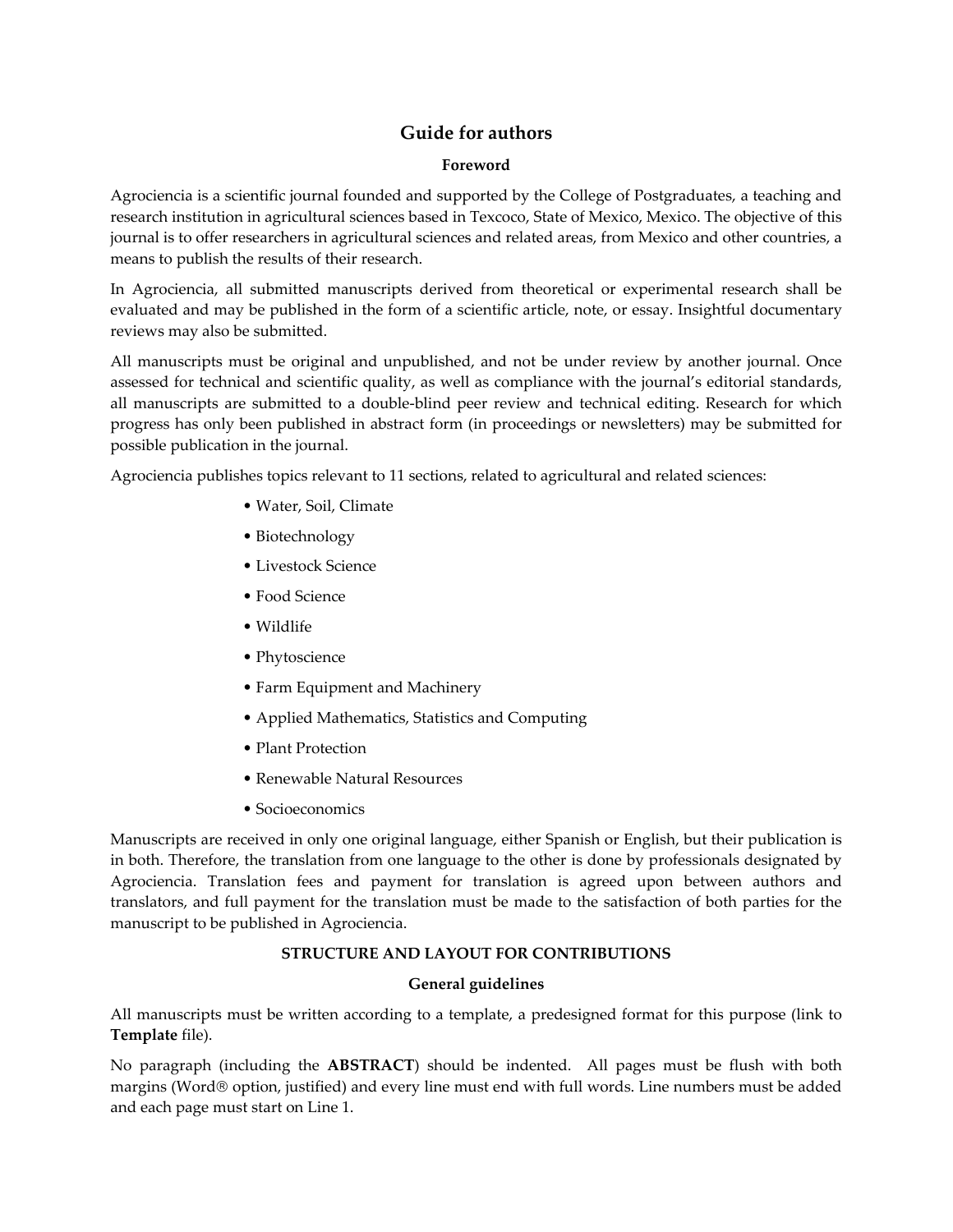For the initial review process, all manuscripts must be sent through the access provided in Agrociencia OJS interface, with a letter indicating that it is original and has not been sent for evaluation to another journal. It must also provide the complete data and signature of the author for correspondence, indicating that the other co-authors have authorized the version that is submitted for evaluation (link to **Letter of Application** file). Authors should suggest three potential reviewers and two potential technical editors to speed up the review and editing processes. These referees and editors must be from institutions other than those of the authors, and preferably from countries other than those of the authors. The application letter must be signed by the corresponding author, and no changes will be accepted regarding this author, or in the order of the list of co-authors, once the manuscript has been submitted. In other stages of the editorial process, communication can be established by email to the following addresses: agrociencia14@gmail.com, agrocienciaeditor1@gmail.com and agrocienciaeditor2@gmail.com; these shall be the only addresses for correspondence with the journal.

### **Structure of the scientific article**

Manuscripts registered as scientific articles must have no more than 6200 words, including tables, figures and references. The font is Palatino Linotype size 10 p. Only by exception shall documents of greater length be accepted.

The scientific article must contain the following sections, which are shown in the **Template**.

### **ABSTRACT**

The most important aspects of the research should be presented here in a single paragraph with a maximum of 300 words. It should include the justification and importance of the research, the objective and hypothesis, and a brief description of the items (materials), procedures (methods), experimental design and statistical analysis used. The description of the statistical treatment of the data must be clear and concise; details should be added in the **MATERIALS AND METHODS** section. Fifty percent of the **ABSTRACT** (150 out of 300 words) must be results without argumentation or discussion. The most relevant conclusion should be added, without recommendations. The **ABSTRACT** should not include citations, but the scientific names of the species under investigation should be added. Abbreviations and acronyms should not be written in excess, and if a small number of them are used in this section, the full name of the concept should first be given and then the abbreviation or acronym placed in parentheses. The information in the **ABSTRACT** must be consistent with that presented in the other sections of the article, and in particular, with that contained in the **CONCLUSIONS**. In index searches, the **ABSTRACT** and the **CONCLUSIONS** define most of the queries for articles and essays. The **ABSTRACT** must be written only in the original language of the manuscript, because its translation will be done at the end of the editing process, should it be approved for publication.

**Keywords**: At the end of the **ABSTRACT**, a maximum of six keywords may be written, in simple or compound terms separated by commas. The scientific names of species may be used here. Words already included in the main title of the article should not be used as keywords.

### **INTRODUCTION**

This section must clearly indicate the importance of the topic, the justification for the research and the background available in different valid literary sources, which are relevant to support the hypothesis and the stated objective. In other words, the *why* and *what for* of the research must be specified, as well as the information published in this regard. A specific literature review section is not required, since the relevant background should be presented in the **INTRODUCTION**. The background should be based on relevant scientific literature and other reliable and recent valid sources, so that the current level of the topic is known. Most of it (75–80%) should be from the most recent nine years to the date of receipt of the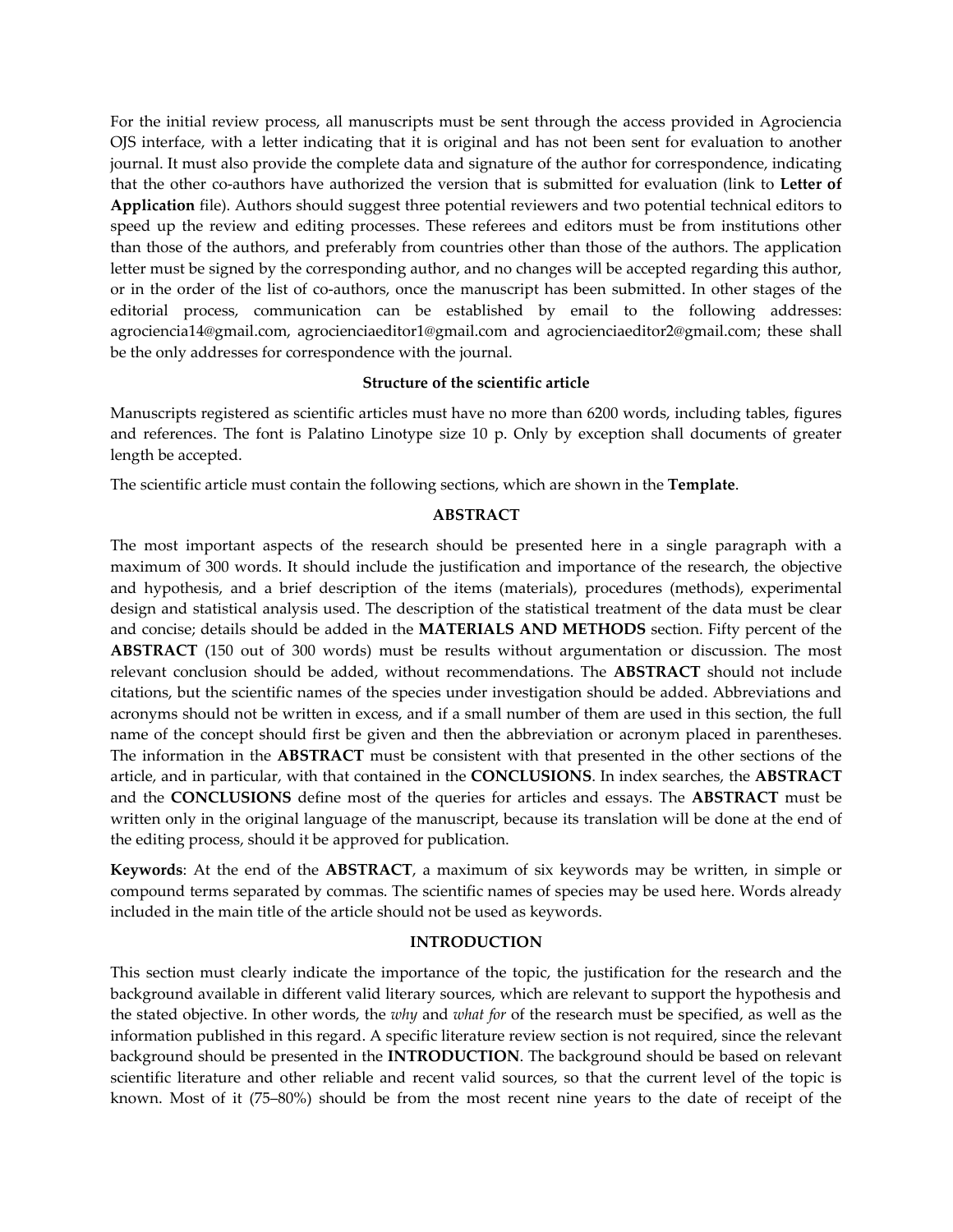manuscript. Citations are only accepted for articles published in journals subject to strict review and for books published by internationally recognized publishers. In no case will citations of theses, conference summaries or electronic pages that do not have scientific support be accepted. The cited antecedents must be written in a congruent way, and ordered in relation to the sequence of the article. For general concepts, an excess of references should be avoided. The use of citations in this section must be precise and specific. For scientific articles, **25-30** references are accepted, for essays and documentary reviews **up to 35** references, and for scientific notes **no more than 20**.

#### **MATERIALS AND METHODS**

In order to answer the questions: Where? When? And how was the research developed? The author must describe the materials, procedures, measurements and units of the variables used. In addition, this section should include the following: the experimental design; the treatments, replications per treatment, and experimental units; the statistical analysis of the data and probability of error. For studies related to social science topics, the design and analysis of the data must be performed with non-parametric statistics.

Authors must provide sufficient information on each variable so that any researcher can replicate the study. The information in this section must be consistent with the stated objectives. The models and brands of the instruments used must be noted, including the city and country of manufacture. In the case of reagents, the brand and incorporated company (*i.e.,* Sigma, Merck, etc.) must be cited, as well as the city and country of origin or manufacture. Laboratory methods should also be described in enough detail to allow for replication; if they are common and were not modified for the research, it will be suffice to indicate the respective reference.

#### **RESULTS AND DISCUSSION**

This section must be integrated (*i.e.* do not write the discussion and results as separate sections), so that the appropriate answers are presented to the questions: what happened and why? What meaning do the results have? And what relationship do they have with the hypothesis? For this, the facts derived from the application of the methodology must be presented and ordered in a logical and objective manner, with tables and figures (photographs, graphs or drawings). The information and the discussion of the results must be presented in a clear and understandable way, without constantly repeating the data presented in the tables and figures.

Authors must consider that it is not enough to merely present results, but rather that it is also necessary to interpret them based on clear, objective and impartial reasoning. Precise explanations must be provided based on relevant and current information in the corresponding area of science. In addition, the significance of the results should be discussed according to their similarity or contrast with those published by other authors. Regarding the latter, the causes of such differences should be discussed, and options for future studies proposed. Consequently, references not included in the **INTRODUCTION** and **MATERIALS AND METHODS** sections should be added to this section.

In this section, authors must also show whether their results validate their hypothesis. Consequently, it is important that the discussion be based on the results and that there is consistency with the objectives and methods described in the preceding sections. Authors should not refer to variables not measured in the research, and variables should not be confused with parameters (this confusion often occurs). Speculative explanations are valid only when supported by solid bibliographic references or through formal, objective, solid and clear reasoning, which should be written briefly.

Authors should not present inferences about numerical differences that are not supported by tests and statistical procedures in current use. Results derived from Duncan's test, based on the classical least significant difference (LSD) test for multiple comparisons of means, are not accepted, and nor are other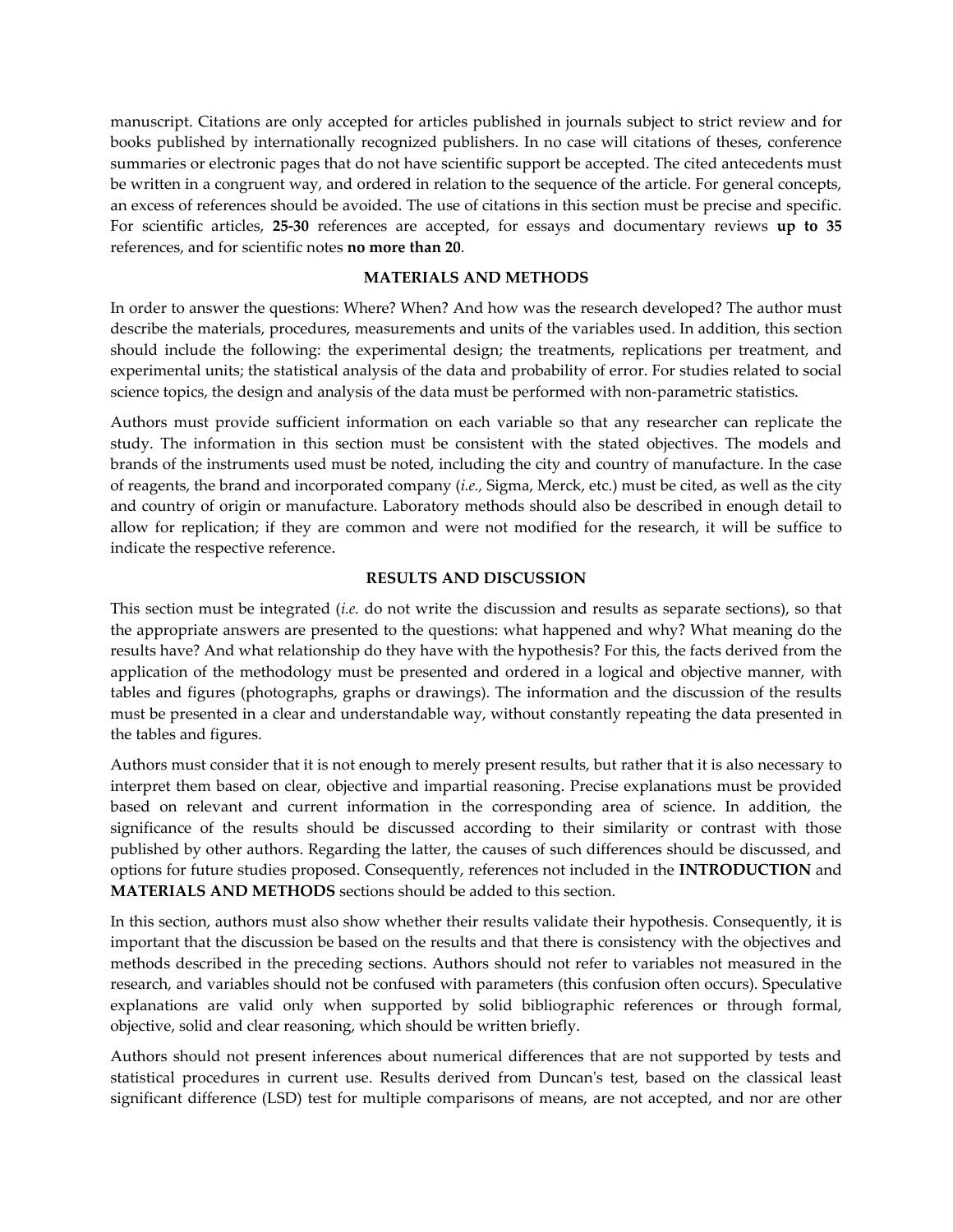obsolete tests. When using standard contemporary tests (such as Tukey or Fisher) in statistical software packages (such as SAS or R) that allow precise control of the variables, conditions, and assumptions it is enough to indicate the statistic and the probability of error admitted ( $p \le 0.05$ ). In the case of correlation, regression and other variants of the general linear model, the values of the statistics and their respective probabilities must be indicated ( $p \le 0.01$ ,  $p \le 0.05$ ,  $p \le 0.10$ ). It should be noted that the  $p$  for probability is written in *italics* and separated from the symbol ≤. For results that show statistical difference, it is no longer necessary to use adjectives such as "significant" or "highly significant."

#### **CONCLUSIONS**

These statements indicate, in a categorical, precise and brief manner, the specific contributions to knowledge provided by the study results, but without repeating them. No conclusion should be argued or based on assumptions. The conclusions should not be numbered, nor should abbreviations or acronyms be used in them (*i.e*., MS, RFLP, PV, EUA, REML, etc.) but complete terms, so that the reader does not have to search back in the text to understand them. Suggestions, speculative interpretations, or proposals for future studies are not allowed in this section. They do not need to be written in a single paragraph, but the recommendation is a maximum of three. The conclusions must be consistent with and complement the information presented in the **ABSTRACT**.

#### **ACKNOWLEDGEMENTS**

Only people or institutions that financed, advised or assisted the research may be acknowledged. The names must be written in full. Regarding the people, the institution to which they are affiliated (if applicable) must also be indicated, as well as the form and extent to which they collaborated.

#### **REFERENCES**

This section is made up of a list, in alphabetical and chronological order, of all the references cited in the text. References must have complete information, including the total number or interval of pages consulted, as well as the DOI or the specific URL [the latter with the date of retrieval, indicating (Retrieved: Month year)] in the case of digital references. It is important to make sure not to omit or change the year of publication, the surnames (a.k.a. last names or family names) or names (first names or initials) of the authors or journals, or the titles of the articles or books consulted. For scientific articles, **25- 30** references are accepted, for scientific essays and documental reviews **up to 35** references, and for scientific notes **no more than 20**. Poor or imprecise integration of this section substantially increases the review and editing time of the manuscript; in addition, it can affect the citation index of an author or a journal, for which, both at the end of this Guide and in the Template, more specific instructions are given about this section and examples provided. It is very important that, during the writing of the manuscript, the creation of an automatic list of references in Word® is not activated because this prevents each reference from being treated, reviewed and commented on individually. In cases where errors are detected, the reviewers, referees or editors must annotate, correct and comment on each particular reference.

### **Structure of the scientific note**

The following are accepted as a scientific note: 1) Brief findings and contributions, preferably based on recent research results that may still require verification but, in the opinion of the referees and editors, are sufficiently novel; 2) Results that, in the opinion of the referees or editors, deserve to be published under this name; or 3) Results of modifications or improvements of any experimental method or technique, statistical analysis, and piece of equipment or instrument used in the field, greenhouse or laboratory. A scientific note contains the same sections as those of a scientific article, but its maximum allowable length is 3000 words in the original language, including tables, figures and **REFERENCES**.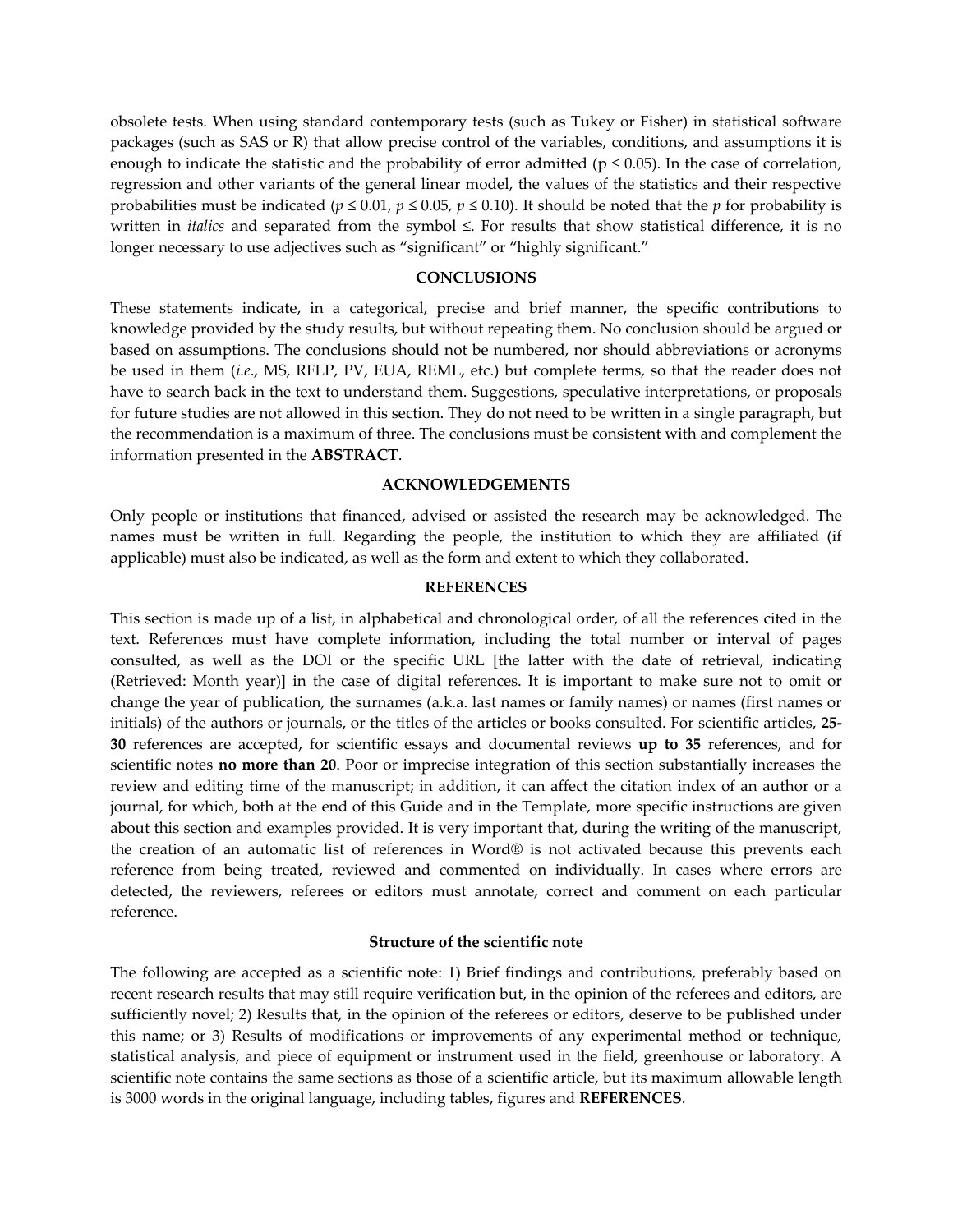### **Structure of the scientific essay and the documentary review**

Scientific essays and documentary reviews are manuscripts that provide a critical, analytical and documented approach to the current state of knowledge on a topic. They must contain novel, unpublished analyses and clearly differentiated personal interpretations, in a way that highlights the quality of the study. Scientific essays and documentary reviews that do not provide original knowledge or interpretations will not be published in Agrociencia. Every essay or review submitted to the editorial process in Agrociencia must have a solid and updated **REFERENCES** section, but without exceeding 35 references.

Most of the structural components (or sections) of this type of contribution are open to the discretion of the authors. However, it is essential that it contains the following sections: **ABSTRACT**, **INTRODUCTION**, **CONCLUSIONS** and **REFERENCES**, each with a structure similar to that indicated for scientific articles. The maximum total length is 7000 words, following the format, layout, and styles of the writing elements already described for articles.

The following layout and styles are required for the four types of contributions that Agrociencia publishes: scientific articles, notes, essays, and documentary reviews. The following sections present the formats and styles required for each section or element.

#### **MAIN TITLE**

The main title must be brief and clear. Its purpose is to summarize the content of the contribution in 20 words or less; it must be center-aligned on the page, with all words written in capital letters (see exception below) and without a final period. It must not contain callouts, asterisks, or indexes.

Scientific names may be included for rare species or when essential and must always be written in italics, with the first letter of the genus capitalized; the describing authority is indicated in normal type. No abbreviations or symbols can be used in the main title.

#### **Authors**

The names of the authors must appear in full (without initials or nicknames). However, whether their names will appear abbreviated in the final version shall be determined in mutual agreement with them. The list of authors should begin with their first names, followed by their surnames; in the case of twoword surnames, they must be indicated with a hyphen.

Full names are separated by commas and there is no period at the end of the last co-author's full name. Author information must be centered, immediately below the main title, without academic degrees or job titles, with capital letters used only for the initial letters and the surnames in **bold** type. Progressive numerical superscripts are placed at the end of each name.

For each superscript, the name of the institution to which the author is affiliated and the official postal address must be indicated. The affiliation institution should only refer to the first level (university or research center) and second level (faculty or research institute), without resorting to the use of initials or acronyms. It is advisable to employ Scielo's wyta tool (http://wayta.scielo.org/) to avoid the incorrect use of institution names.

In all cases, the institutional affiliation's location should be included, naming the corresponding town, city or municipality, as well as the state and country. Avoid abbreviations of cities, states or countries. The Postal Code is written after the country.

Examples: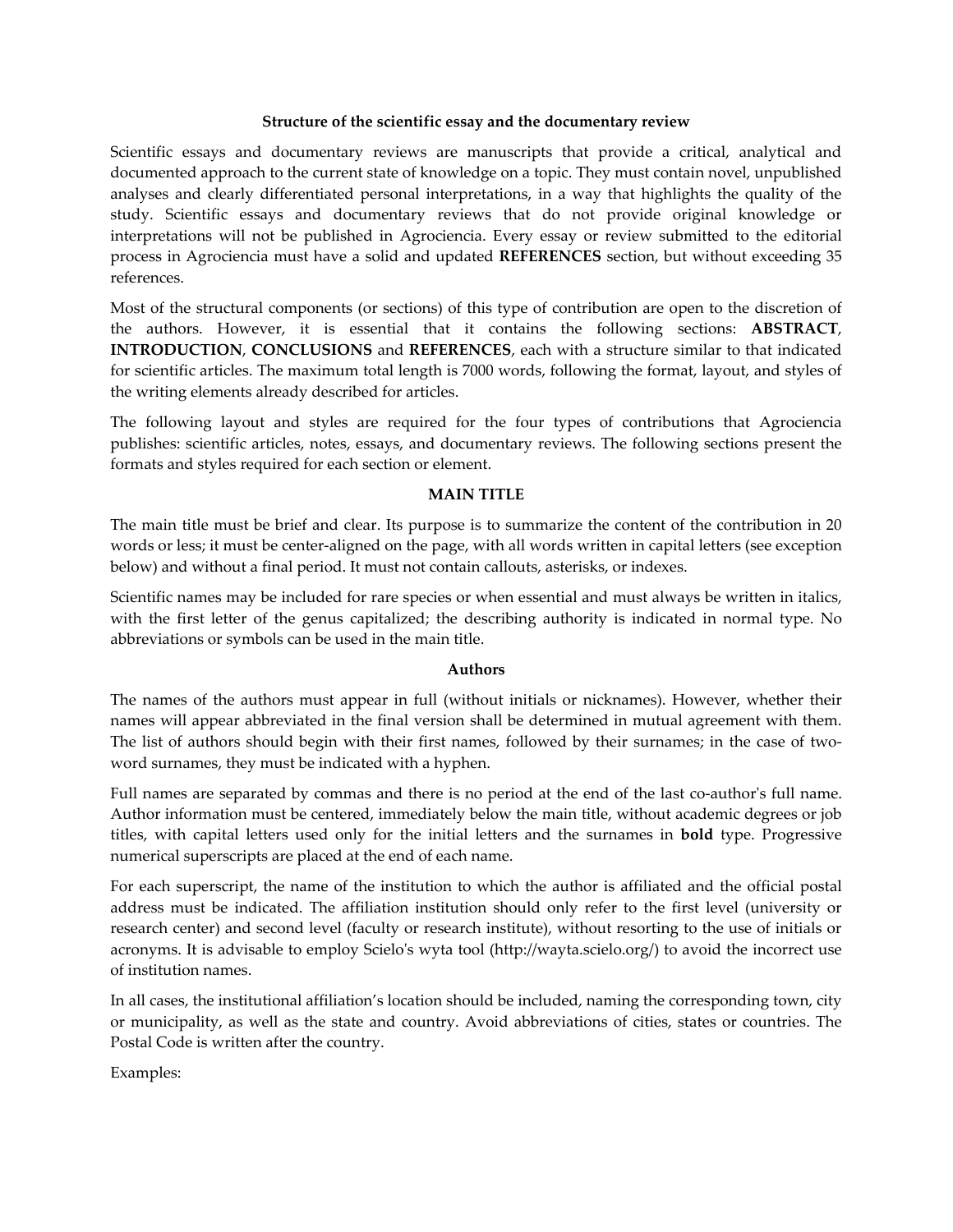<sup>1</sup> Autonomous University of Chihuahua. Faculty of Agricultural and Forestry Sciences. Delicias-Rosales Highway km 2.5, Campus Delicias, Ciudad Delicias, Chihuahua, Mexico. C.P. 33000

<sup>2</sup>University of Buenos Aires. Agronomy Faculty. San Martin Avenue No. 4453, Buenos Aires, Argentina. C. P. C1417DSE.

<sup>3</sup> Postgraduate College Campus San Luis Potosí. Postgraduate in Innovation in Natural Resources Management. Iturbide No. 73, Salinas de Hidalgo, San Luis Potosí, Mexico. C. P. 78600.

These indications should be adapted to the official addresses of institutions in other countries, as the case may be. If all authors work at the same institution, a single index (under each name) will suffice. In all cases, the author responsible for the publication must be identified, with whom all correspondence related to the manuscript will be maintained. This author for correspondence must be identified by an asterisk (\*) to the right of his/her numerical superscript. Only this author's contact email should be included.

As exemplified in the Template, the corresponding author must be noted at the end of the list of affiliated institutions. If during the editorial process the corresponding author modifies the contact information provided at the beginning, he/she must make the respective changes before the translation, in the version authorized by the Editor-in-Chief of the journal. Keywords: these are the descriptors that allow the contribution to be classified in scientific literature indices. No more than six simple or compound terms may be used, with an initial capital letter only used for proper nouns. Words are separated by a comma, with a period placed at the end of the last keyword. Alphabetical order is not required, but rather order of importance. The scientific names of the species under investigation should be included as keywords. Therefore, authors should consider this when choosing the other relevant terms that can be used to complement a maximum of three scientific names. Keywords should be placed below the last line of the **ABSTRACT**, at the left margin of the text, but with justified alignment (adjusted to both page margins).

# **HEADINGS**

These elements comprise a hierarchy with various orders and their position in the text indicates their level within that hierarchy. The heading indicates each section and subsection of the contribution. All should be written in **bold** type.

# **FIRST (1st) ORDER**

The only one of this type is the MAIN TITLE of the manuscript which must be written in capital letters and centered, without a final period. The Template is edited for it. This format must be adhered to.

# **SECOND (2nd) ORDER**

The different sections of the texts postulated as articles or notes correspond to this type: **ABSTRACT**, **INTRODUCTION**, etc.; the entire heading should be capitalized and centered, with no period at the end. All the important sections in a scientific essay or documentary review belong to this heading-order. The text starts on the line below this heading.

# **Third (3rd) order**

These correspond to subsections and will be written in lower case, except for the heading's first letter and proper names. They are centered and have no period at the end. The text continues on the line immediately below.

# **Fourth (4th) order**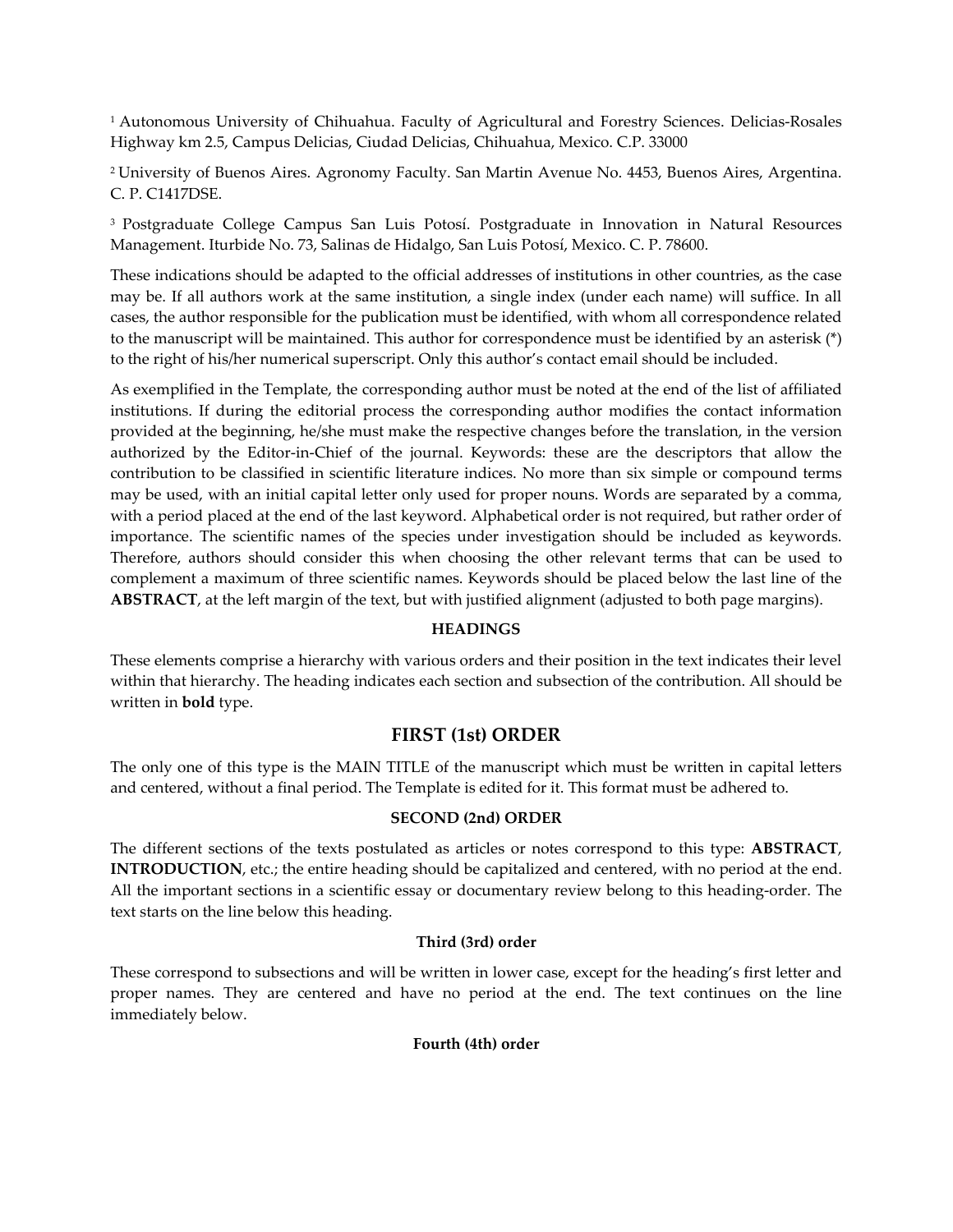This heading is written in lower case, except for the first letter and proper names; it starts at the left margin of the page, without indentation and without a period at the end. The text continues under that heading.

**Fifth (5th) order.** The recommendation is that authors should avoid them. If they are essential, they must be written in the same way as those of the fourth order, but this is the only heading-order ending with a period, with the text immediately following.

# **Citations of references in the text**

To consign citations, Harvard style should be used in all contributions: (Authors, year). The way to apply the system depends on the wording of the respective paragraphs.

# **Paragraphs, phrases, or sentences that include the cited authors**

1) If there is only one author, his/her first surname is given in full, a comma, followed by the year of publication in parentheses [examples: "... it is essential to improve systems ... (Álvarez-Icaza, 2013) ...; forests in Mexico are being threatened (López, 2005) ...]

2) In the case of two authors, the first surname of each one is separated by the conjunction "and," with the year immediately afterwards [examples, Maffei and Noss (2012) demonstrated...; a protocol developed by Prugh and Sinclaer (2010) ...].

3) If the citation corresponds to three or more authors, the surname of the first author is written and then the Latin locution *et al.* (abbreviation of *et alii* which means "and collaborators," which is why *et al.* always has a period at the end before the comma or parenthesis), followed by the year in parentheses [examples: … "according to Peña-Mondragón et al. (2014), ...; Sosa et al. (2009) found...]. Note that the phrase et al. must always be written in italics.

# **Cases where a citation is placed at the end of a sentence, phrase, or paragraph**

Surnames are placed according to the number of authors of each publication (as indicated in the previous section) with the authors and the year separated by commas, and each citation by a semicolon; all this is placed in a general parenthesis [example: "Some examples of author names were used in the previous section to cite references in the text (Sosa et al., 2009; Prugh and Sinclaer, 2010)"]. Such a sequence must be ordered chronologically. Authors are asked to use no more than two citations to support an idea, concept, or argument.

If the cited author published more than one article in the same year, the citations must be differentiated with the letters a, b, c, etc., placed immediately after the year of publication. These citations should appear in letter order in the **REFERENCES** section.

Theses of any academic degree are not accepted as references or as citations. Workshop, conference or summit summaries or internet pages that do not have scientific or academic support are not accepted either. Exceptionally and with a solid justification, technical reports or updated databases may be used. In all cases, the referees and the Editor-in-Chief will decide if the reference in question is indispensable.

Citations from newspapers and official national or international media are only accepted in the case of Essays and Scientific Notes with the name of the newspaper as author and then the year [example: Millennium (2017)]. Textual citations may be used only by exception and are noted in quotation marks, with the author and year of publication indicated at the end. In these cases, the referees and the Editor will also decide if this reference is essential.

In citations where a widely-recognized institution, such as the National Autonomous University of Mexico (UNAM) or the Food and Agriculture Organization of the United Nations (FAO), an acronym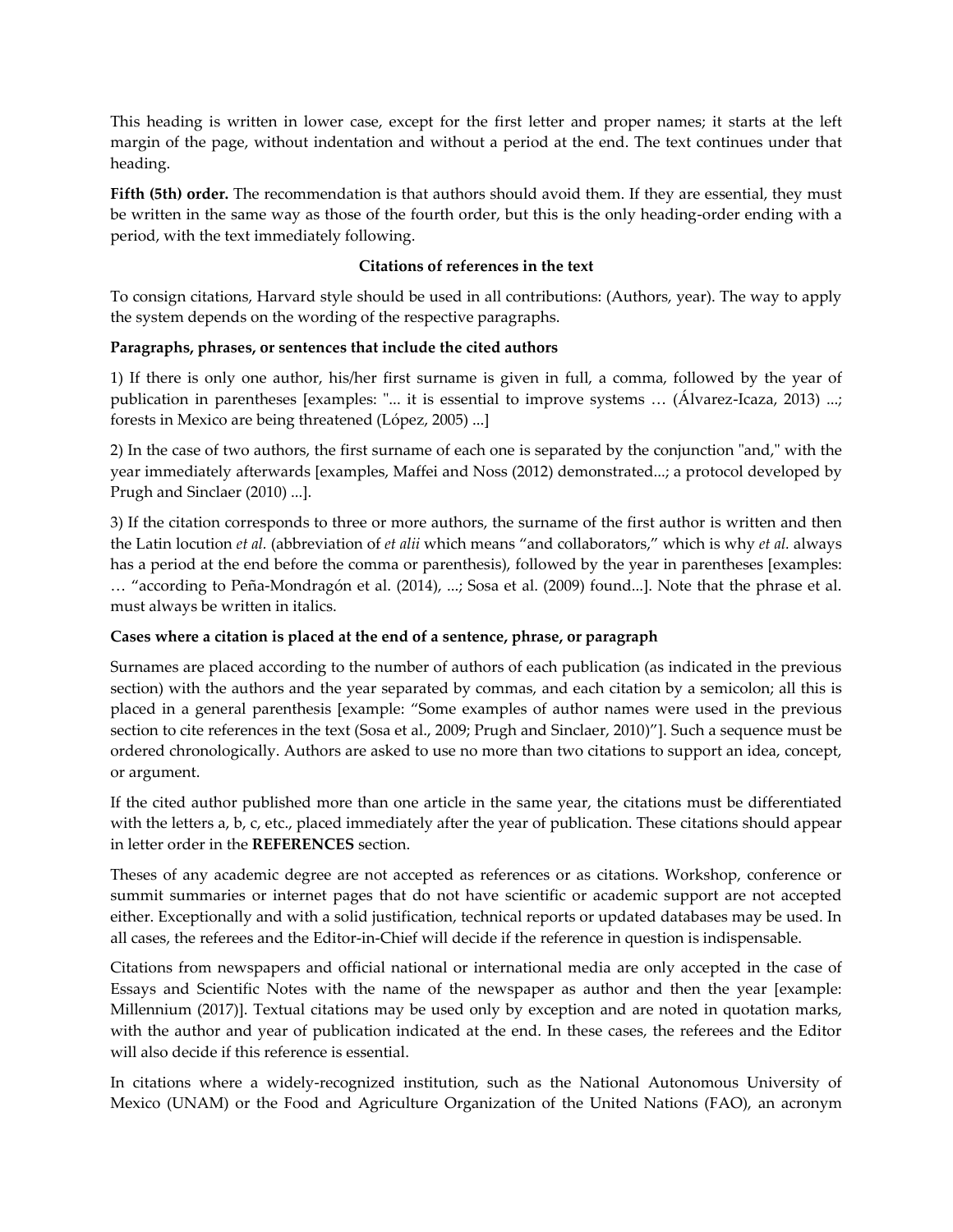may be used in the text, as it is easily identifiable. However, in the **REFERENCES** section they must be indicated as follows: UNAM (Universidad National Autónoma de México). 2013. … etc.; FAO (Food and Agriculture Organization of the United Nations). 2016. … etc.

Authors must cite only their original sources and not refer to references cited by third parties. These third assessments and judgments about the concepts on which they are based may differ from the conclusions and values recorded in the primary original reference.

When referring to original methods of traditional application, descriptive authorities in biological and systematic keys, or classical numerical methods, and only in these cases, the old references cited in the text must be included in full in the **REFERENCES** section, without exceptions.

Some examples of the most common cases are included at the end of this Guide and authors are requested to review them in detail. As already indicated, the **REFERENCES** section should have 25-30 references in scientific articles, up to 35 in scientific essays and documentary reviews, and a maximum of 20 references in scientific notes.

### **Tables**

Tables (a.k.a. "boxes", but they must not be referred to as such) are used to complement the text, and as a significant space saver. They should be simple, concise and clear. Each table must present data in an organized way, in a way that facilitates comparisons, shows classifications, observes some relationships and saves space in the text. Each table must be self-explanatory and its content must not be repeated in the figures or in the text. Authors should not write "Table 1 shows...", but replace it with, for example, "The biomass/fresh weight ratio was... (Table 1)" at the end of the sentence(s) describing the most relevant and significant results which one can identify in that table.

Tables should be numbered and mentioned in the text progressively (example, Table 1; Table 2, etc.). For their titles, the following should be noted: **Table 1.** Title of the table must be written at the top of the table without being part of it. That is, the title of the table should not be included in a higher cell, but in a separate paragraph of text, with lowercase letters, except the initial of the first word and the initials of proper names. The title of a table must end with a period.

Tables must be placed immediately after the paragraph where they are mentioned for the first time, as long as they fit completely. If they do not fit on the same page where they are mentioned, they must be placed at the beginning of the next page, in which the text should be resumed if there is still space after the table, to facilitate reading and analysis of the information. Tables must not be placed after the **CONCLUSIONS** or after the end of the **REFERENCES**. Tables that occupy more than one page in their final version will be accepted only by exception. In manuscripts originally written in Spanish, the word "Tabla" must not be used to refer to a table.

Each concept or variable (where appropriate) must be identified by name, and in the units authorized by the International System (BIP; https://www.bipm.org/en/about-us/. Large figures should be reduced to only significant digits, according to the level of precision with which the variable was measured. The level of precision per variable is indicated in **MATERIALS AND METHODS**, but the presentation standard in the tables is a maximum of three decimal places.

Each table should only show three full horizontal lines (or complete-wide, across the entire extent of the table); any other horizontal line must be a segment (subline) that covers only part of the columns or concepts. The first two full horizontal lines (top and bottom) are placed bordering the header row; and the third (the ending) should be drawn at the end of the table. If there are hierarchical concepts in the header row, a smaller horizontal line (segment) should be used in them. After the last full horizontal line, footnotes can be placed to give information complementary to the title of the table, the heading-row or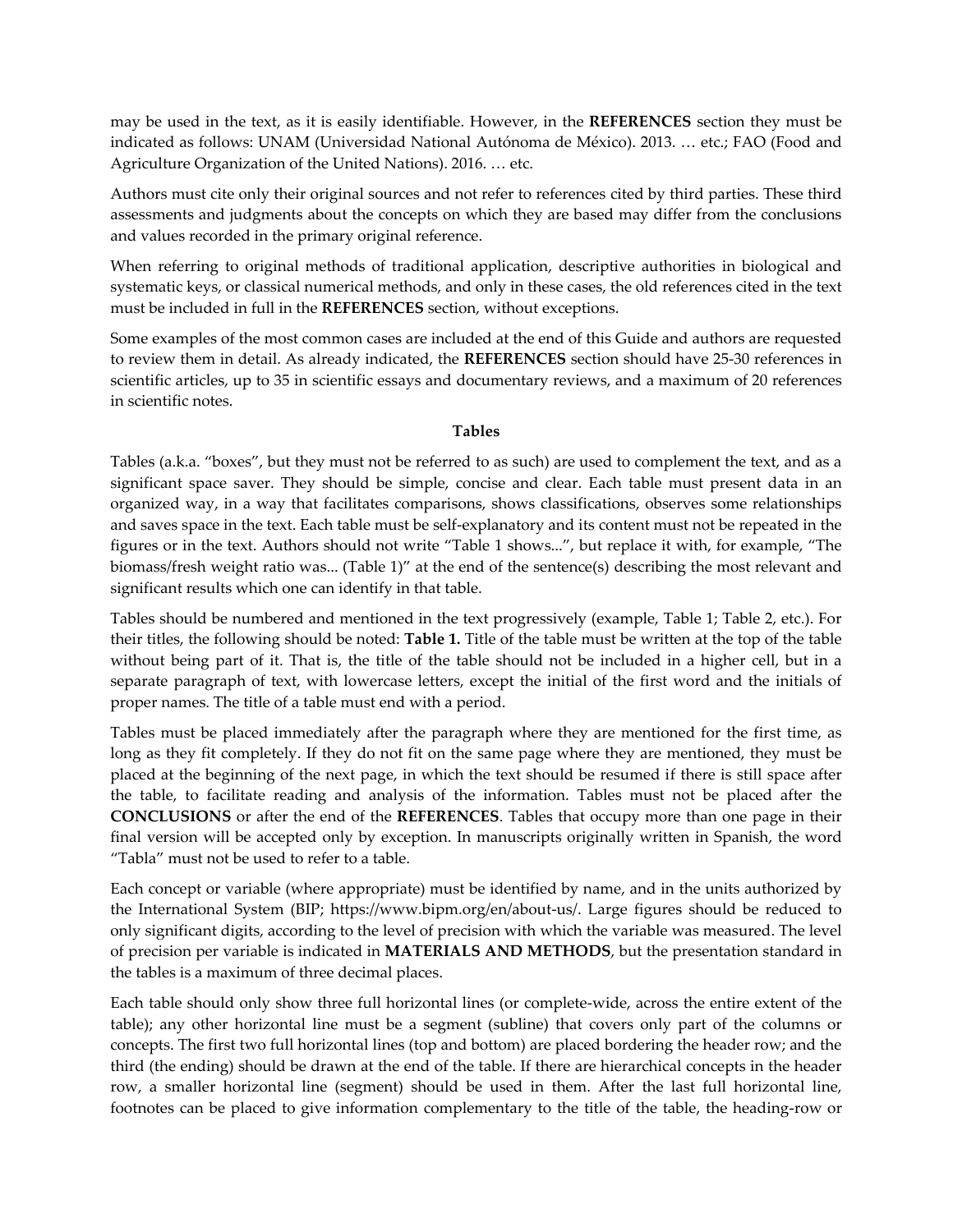data. In these notes the symbols †, ¶, §, Þ, ¤, ††, ¶¶, §§, ÞÞ, ¤¤, †††... must be used, in order of precedence and in superscript type.

An example chart is provided in this guide (Table 1). It should be noted that "table(s)" was written to refer to them as a generic term; but when they are specified, "Table" should be written (with an initial capital letter) followed by the corresponding number (example, Table 1, Table 2, etc.)

It should also be noted that all information in a table is aligned with tabs, not spaces, and that the alignment of the fractions is like quantities of the decimal system, preceded by a point (the decimal point). Data written as a box in Word® must allow its alignment to be manipulated for hypertext formatting and markup. Tables copied from Excel® must not be copied as images or as Excel® objects. That is, they must not be linked to the spreadsheet in which they were created; otherwise they must be copied and pasted as tables, to allow their alignment, formatting and marking.

|  | Table 1. Neutral detergent fiber and biogas in vitro <sup>†</sup> of ferments obtained from corn stover and mulatto |  |  |
|--|---------------------------------------------------------------------------------------------------------------------|--|--|
|  | grass inoculated with the MR or P15 strain of Pleurotus ostreatus at 15 and 30 days of solid fermentation.          |  |  |

| Substrate         | Strain          | Time            | <b>NDF</b> | Biogas 72 |
|-------------------|-----------------|-----------------|------------|-----------|
|                   | MR              | 15d             | 70.92 abc  | 8.73 cd   |
| Mulatto grass     |                 | 30 <sub>d</sub> | 67.69 d    | 16.12 abc |
|                   | P <sub>15</sub> | 15d             | 72.18 a    | 9.52 cd   |
|                   |                 | 30 d            | 68.9 cd    | 21.52a    |
|                   | <b>MR</b>       | 15d             | 71.77 ab   | 8.01 d    |
| Maize corn stover |                 | 30 d            | 69.57 bcd  | 18.61 ab  |
|                   | P <sub>15</sub> | 15d             | 69.78 abcd | 11.01 cd  |
|                   |                 | 30 <sub>d</sub> | 62.68 e    | 12.89 bcd |
| <b>SEM</b>        |                 |                 | 0.61       | 1.07      |

<sup>†</sup>Variables analyzed displayed the substrate  $\times$  strain  $\times$  time interaction ( $p \le 0.05$ ). a,b,c Mean values per column with a different letter are different ( $p \le 0.05$ ). NDF: neutral detergent fiber; Biogas 72: mL g<sup>-1</sup> DM from 48 to 72 h; DM: Dry Matter; SEM: standard error of the mean. Notice the "*p*" for probability is written in *italics*.

Authors must take special care in the balance between the quantity of tables and text paragraphs, so as not to saturate the manuscript with small tables. However, a table with too many columns or rows is also undesirable, especially if there is tabulated information that is not used in the discussion. All the variables included in the tables and figures should be described in the **MATERIALS AND METHODS** section, as well as interpreted and discussed in the **RESULTS AND DISCUSSION** section. It is recommended that a maximum of four tables be included in the manuscript.

### **Figures**

The figures correspond to the graphs, diagrams, illustrations and photographs. The information they contain should not be duplicated in tables or in the text in the **RESULTS AND DISCUSSION** section.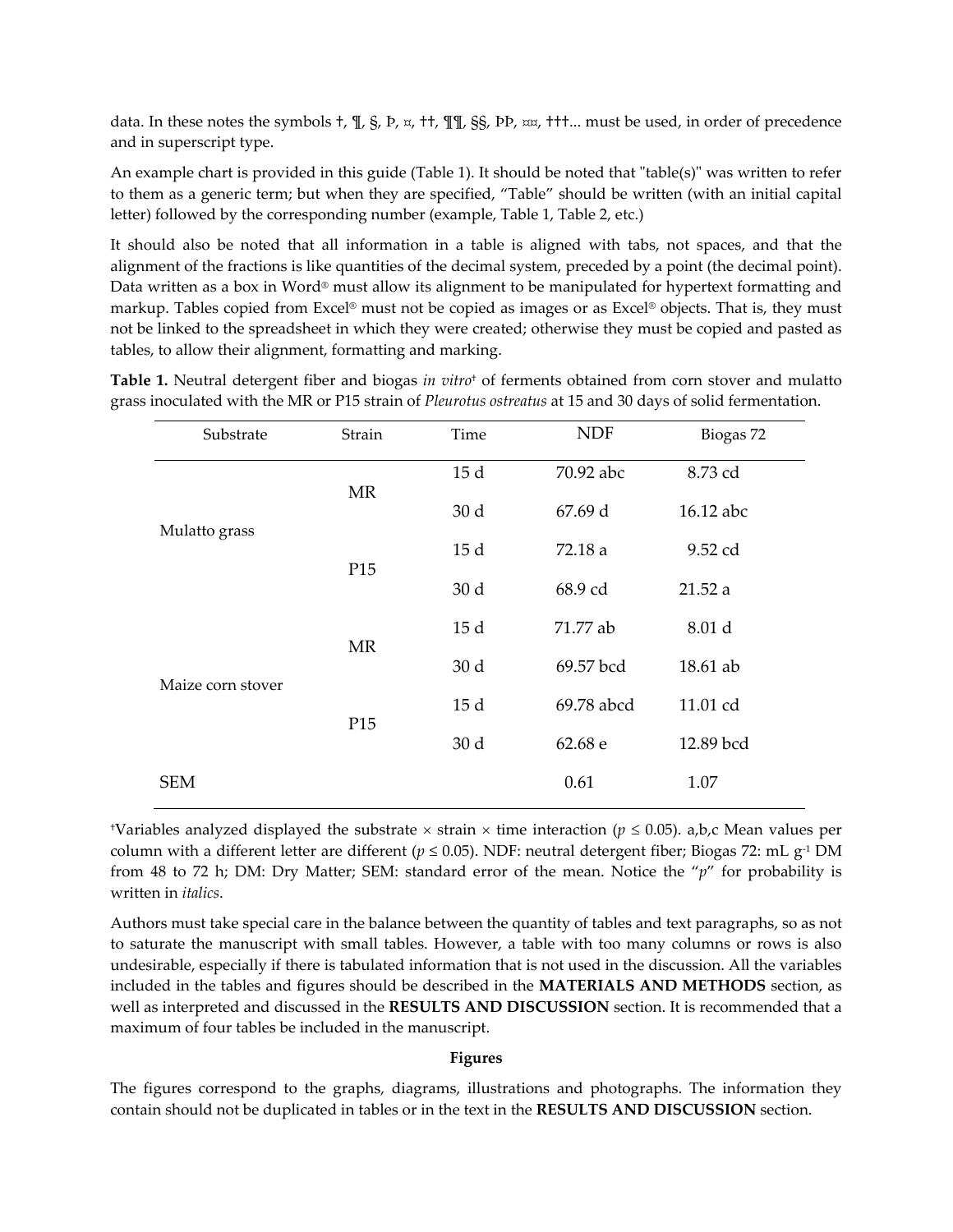Photographs must have adequate contrast for handling and be sent in positive, original form (black and white or color), with clear indications as to the number of the figure and the place that corresponds to it in the text. The titles of the images must be in separate paragraphs (do not include the title within the image). Images must have no less than 300 dpi (dots per inch) and no more than 600 dpi. It is preferable that the images be postcard size (10 x 7.5 cm) and clearly indicate what the authors wants to show. For images that may show confusing spatial orientation, the orientation of the image in Word® should be indicated on a separate sheet.

Figures must be specified in the text and their titles must be Figure 1, Figure 2..., etc. Four figures is the maximum allowed for the entire manuscript.

Authors should also consider that the digital resolution of images comes at a cost in storage space (bytes) and that the capacity of available bulk digital servers seldom allows for the maximum sharpness that authors may desire in their original images. Therefore, .jpg or .tiff images must be of sufficient resolution so that they can be reduced and retain their quality. The minimum font or numeric character size is 3mm, scaled for publication (100% zoom, whole page).

A figure should highlight the content and not the layout. Consequently, the thickness of the axes should be less than that of the lines joining a series of points. Experimental points should be visibly marked; circles, crosses, or asterisks should not be used as data series points. To indicate the dimensions of the axes, appropriate scales that highlight what the authors want to show should be selected; the legends of each axis should be placed as indicated in the example.

An example figure is provided in this guide (Figure 1). Consequently, figures will only be accepted as they are in the manuscript if they meet the indicated requirements. As indicated, the formats to send the figures and graphs are: .jpg and .tiff and the graphs must not keep links with Excel, or with the program in which they were made. It is important to emphasize that the font in graphs and figures must be Palatino Linotype size 10 p, as in the text. Authors can set this option in the graphics creation source program before saving graphics in .jpg or .tiff image format; figures should also be inserted in their corresponding place in the manuscript, after mentioning them.



**Figure 1.** Representative phenotypes of fruits of *Sechium* spp. A: *Sechium* compositum type "Mal Paso"; B: S. compositum type "Talisman"; C: *S. edule* wild type; D: *S. chinantlense*; E: *S. edule* albus spinosum; F: *S. edule albus levis*; G: S. edule nigrum levis; H: *S. edule albus dulcis*; I: *S. edule nigrum conus*; J: *S. edule albus minor*; K, L: *S. edule nigrum maxima*; M: *S. edule virens levis*; N, O: *S. edule nigrum spinosum*; P, Q*: S. edule nigrum xalapensis*; A: *S. edule amarus sylvestris*; S: *S. edule nigrum minor*. In figures, when applicable (graphs), the "*p*" for probability must be written in *italics*.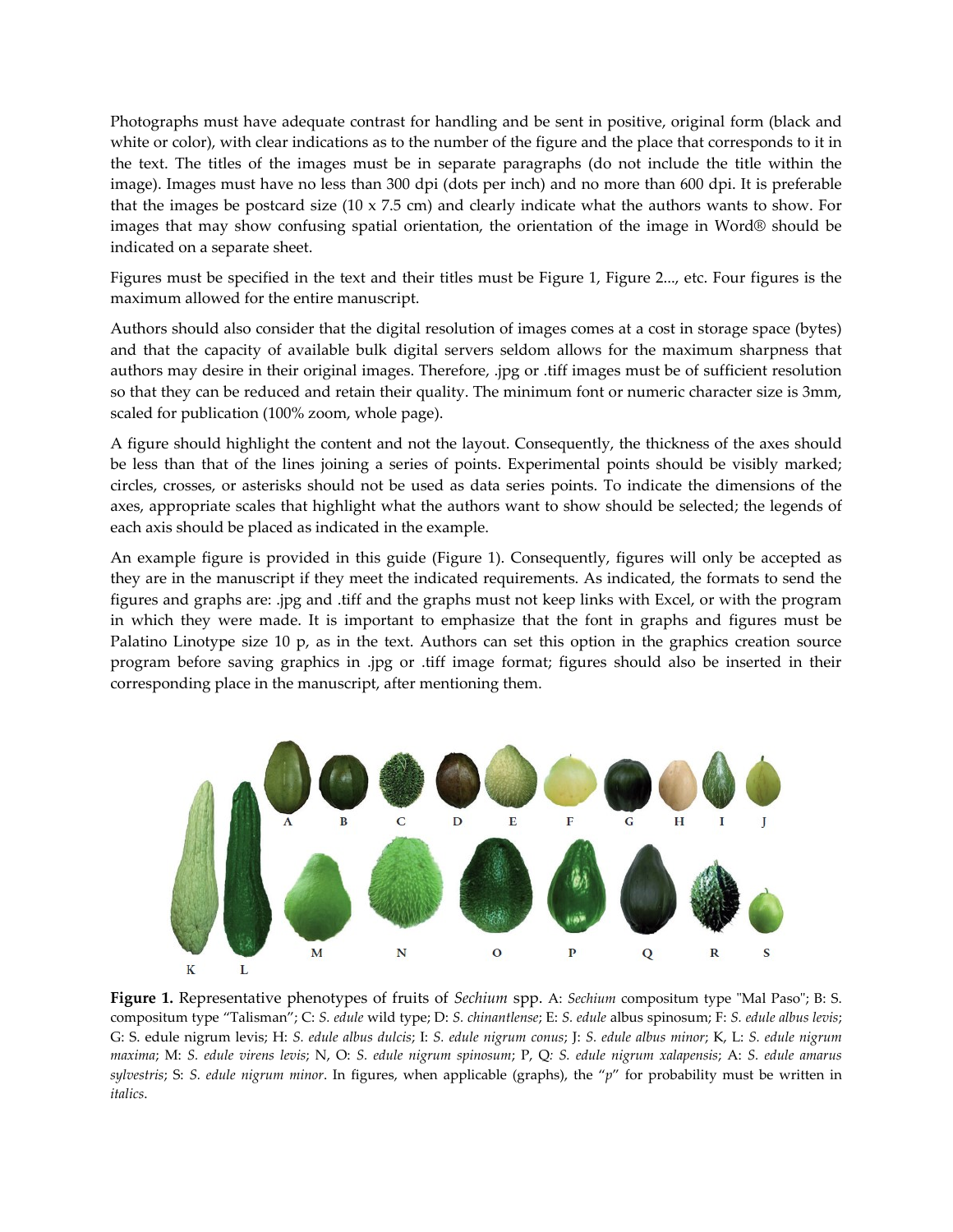Magnification of photomicrographs and photomicrographs should be noted in the figure's title. In the case of photographs of macroscopic structures (greater than the dimension of the page) and microscopic structures, a bar indicating the reference scale must be included. If a figure includes subfigures or a graphic, subgraphics, the label given to them must be written in capital letters [*i.e*. A, B, etc.]. The position of the label should be at the top right for each subfigure or subgraph.

As well as for tables, all figures must have callings and be included in the text in a progressive order.

# **Symbols and units**

The units for variables, rates, and parameters must be written as authorized and indicated by the International System of Units (BIPM; https://www.bipm.org/en/about-us/). Equivalences in the symbols of any other system can only be placed in parentheses in manuscripts whose original language is English, and only the first time a unit is used (example: Pa (lb sq<sup>-2</sup>). Also in manuscripts originally written in English, USD is the preferred unit for currency conversions, followed by the equivalent in MXN pesos in parentheses.

In a data series with the same measurement unit, values must be used followed by the unit (without placing a final period or capital letters at the beginning); for example: 2, 8 and 16 µL L-1; 16, 20 and 33%; 3400, 1200 and 400 kg; 4 and 9 months. On the other hand, if there is only one figure and it is less than 10, it must be written in letters (for example, six varieties, four replications, eight environments) unlike 16 trees, 126 wells, *et*c. However, if this figure accompanies a unit of the International System (BIPM), it must be expressed as a number (2 mg g-1, 6 g, 5 L). Numbers are separated from the units of measure, or percentages, by a space.

Paragraphs and sentences must not start with a numerical value (*e.g*. 15 plots...). The wording must be changed or the quantity must be written with letters (*i.e.* "Fifteen parcels"...) in order to be able to be placed at the beginning of a paragraph or sentence.

Before submitting the manuscript, it should be checked thoroughly to ensure that the symbols of the measurement units, as specified by the International System, are not pluralized: hectare(s) is ha; meter(s), m; litre(s), L; gram(s), g; nor its derived units (multiples and submultiples in the SI); for example, kilogram(s), kg; kilometre (s), km; Megagram(s), Mg. Note that the Megagram is the unit that the International System authorizes for tons. The values and their units must always be separated by a space [*i.e.* 2 mg g-1 , 6 g, 5 L, *p* ≤ 0.05, pp: 25–30; 25, 60, 90 %].

# **Formulas and equations**

Indexes and subscripts should be well placed and legible. Special care must be taken to clearly differentiate the numbers 0 and 1 from the letters O and I. The minimum acceptable size for a character within a formula or equation is 2mm at 100% page scale.

Greek letters, as well as symbols, must be explained immediately after their first use, except those of the universal domain. To express fractions, the linear form must be used, with negative exponents for the denominators (inverse factors); example: g cm-2 , kg ha-1 . Avoid slashes (/) for this purpose.

The equations must be numbered consecutively in parentheses, on the right side, when there are more than one. Only those explicitly referred to in the text can be numbered.

The use of fractional powers  $(\frac{1}{2}, \frac{3}{4})$  is recommended instead of square roots, cubes, etc. Powers of "e" are best expressed as "exp" (short for exponential function).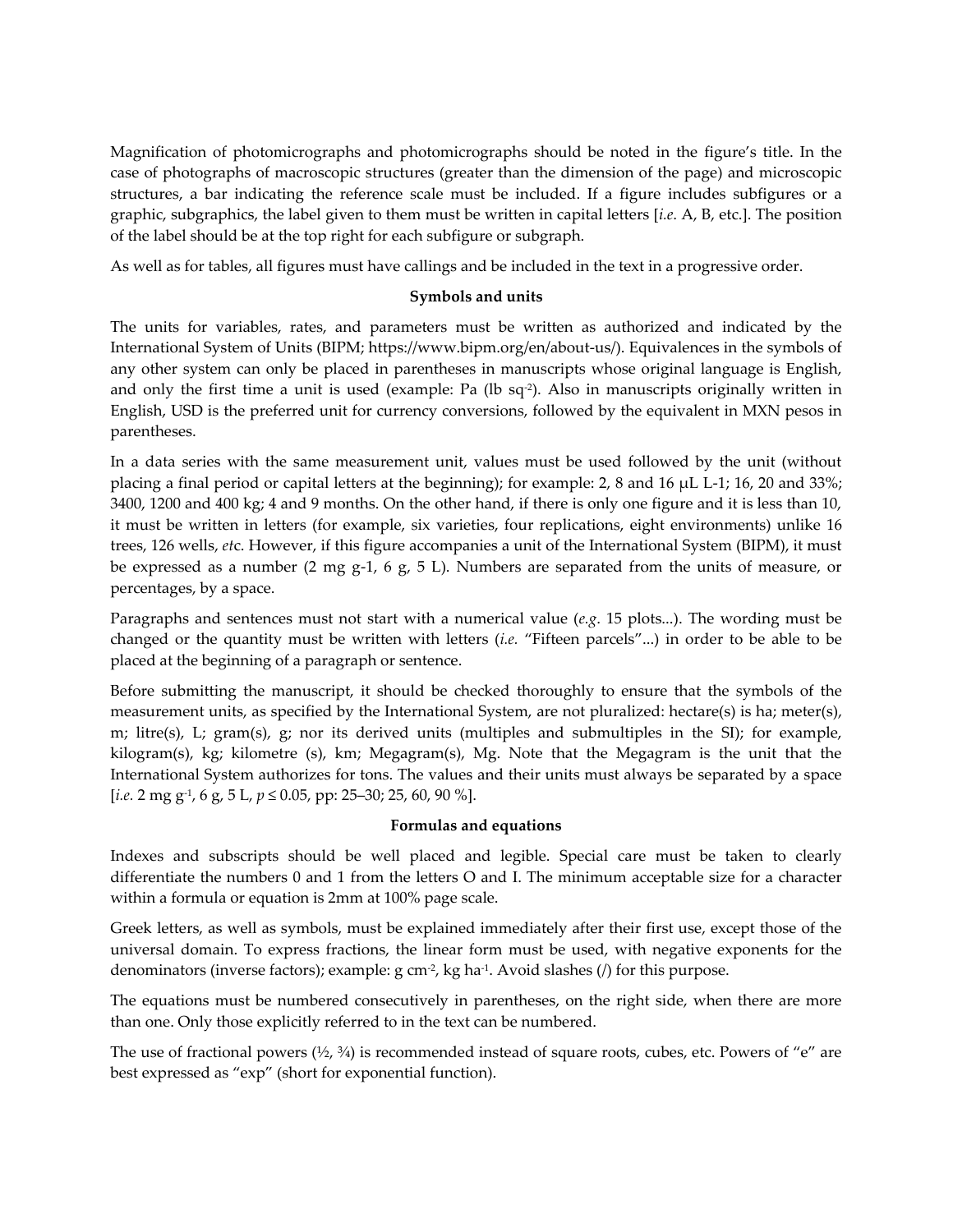In chemical formulas, the charge of ions should be expressed as in this example:  $Ca^{2+}$  instead of  $Ca^{++}$ , and CO<sub>3</sub><sup>2</sup> instead of CO<sub>3</sub><sup>--</sup>, for which the Microsoft® Equation Editor is used.

In isotope writing, the mass number must be indicated at the top of the left side of the symbol as a superscript; example: <sup>14</sup>C, <sup>60</sup>Co, etc.

#### **Nomenclature**

Authors must abide by the rules of biological nomenclature indicated in: the International Code of Nomenclature for algae, fungi, and plants (ICN; [https://www.iapt-taxon.org/nomen/main.php\)](https://www.iapt-taxon.org/nomen/main.php), the International Code of Zoological Nomenclature (ICZN; https://www.iczn.org/the-code/the-code-online/), the International Code of Nomenclature of Prokaryotes (ICNP; http://www.the-icsp.org/), and the International Code of Virus Classification and Nomenclature (ICVCN; https://talk.ictvonline.org/information/w/ictv-information/383/ictv-code), and other international codes in force in the case of microbiological and biochemical organisms. The collections and harvests must be identified with the codes of the corresponding accessions and any unit, symbol or identification required by the corresponding authority institution.

Starting with the **INTRODUCTION** section, all living beings (bacteria, fungi, plants, insects, birds, etc.) should be identified by their scientific name the first time they are cited, with the exception of some common domestic animals. These names must have already been cited in the **ABSTRACT**.

Agrochemicals, active ingredients and other compounds must be identified by name in accordance with international nomenclature. The names of the enzymes must be accompanied by the nomenclature of the Enzyme Commission (letters EC followed by a four-digit numerical code separated by periods). For chemical nomenclature, the guidelines of the International Union of Pure and Applied Chemistry (IUPAC) and the recommendations of the IUPAC-IUB Combined Commission on Biochemical Nomenclature should be followed.

### **REFERENCES**

This section should include a list of all the citations mentioned in the text, in alphabetical order according to the first letters of the last name of the main author. Some rules for its preparation are as follows:

- 1) References must be included in their original language, beginning with the surname(s) of the first author and the capital initials of his/her given name, without commas or periods between them; a comma must be placed to separate the first author from the second one.
- 2) Next, the last name or surnames of the second author, his/her initials or first names, and so on, are placed.
- 3) In all cases, the reference list can only include the first ten authors, and from the eleventh author onwards, the expression *et al*. must be used, followed by a period and year.
	- a. In Spanish and English there are legally-recognized compound surnames, made up of two surnames joined by a hyphen; only if this is the case should this form be respected. Examples: Larqué-Saavedra A.; Smith-Jones W.
	- b. It is common in English names to use two patronymics and a surname. Example: Ernest Andrew Smith, who would be cited as Smith EA. Portuguese and Brazilians place the maternal surname first, and this is the one that should be cited. For other nationalities, the appropriate guides should be consulted, such as those of the Council of Biological Editors or the IICA Standards.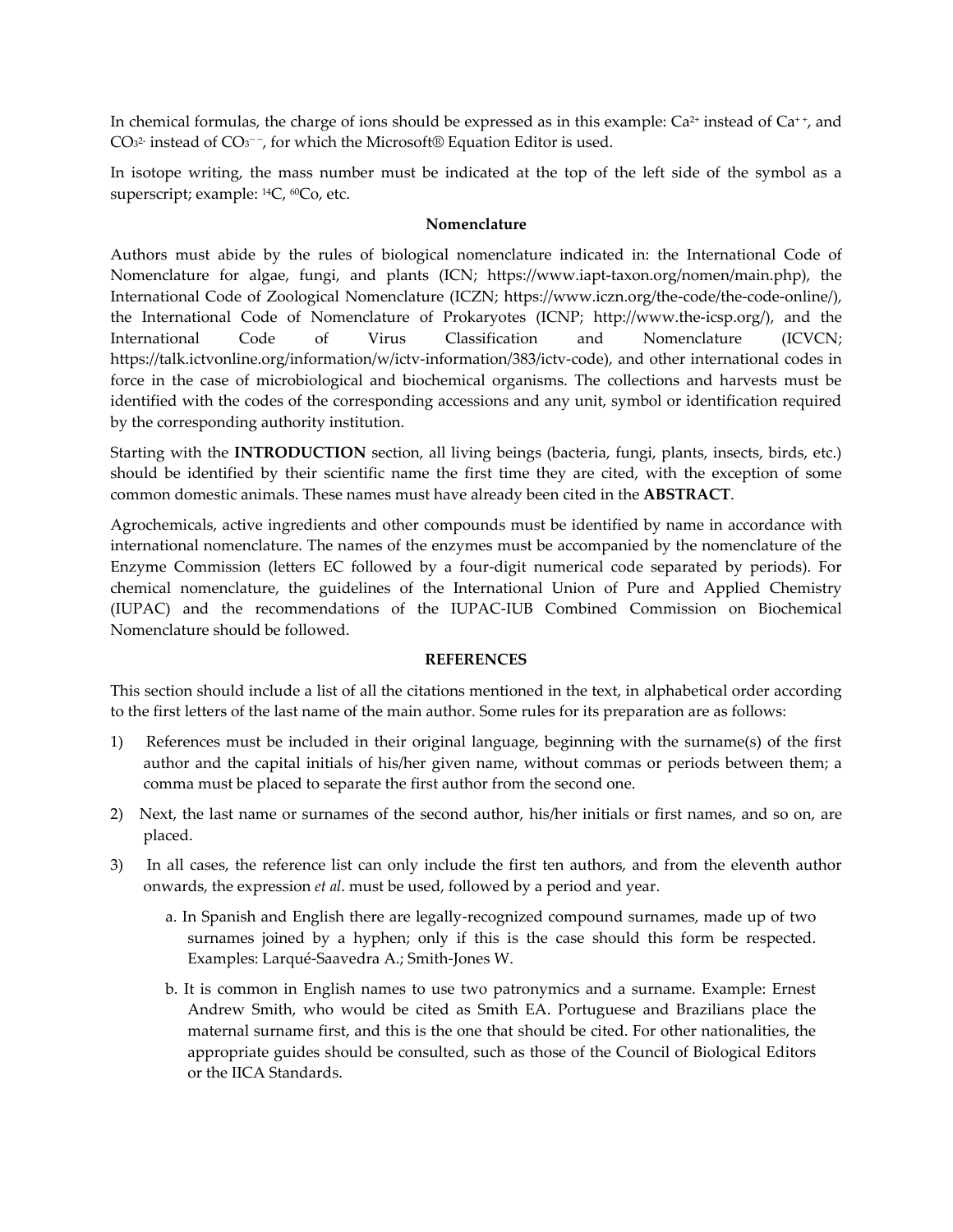- 4) References in which the first author is the sole author should be listed first, followed by those in which he/she was the main author. When the first author or authors are the same in several consulted works, they must be ordered alphabetically based on the surname of the first non-common author.
- 5) When all the authors are common to several articles, the references must be ordered chronologically; if the year of publication is the same for several citations, they are differentiated with the letters a, b, c, etc. In the **REFERENCES** section, they must be ordered sequentially based on these letters.
- 6) Each component of a citation, depending on whether it is an article, book, database, etc., is separated by a comma. The order of these components is as follows: in the case of Articles, the following must be indicated, in order: author(s), year of publication, title of the article, full name of the journal, volume (number) and pages; the page range is separated from the volume number by a colon and a space, while pages are separated by a dash. (i.e., an n–dash: –; https://www.punctuationmatters.com/en-dash-em-dash-hyphen/) The name of the journals in **REFERENCES** must be written in full (without being abbreviated), and a period must not be used before indicating volume and number. If there is a DOI, it must be written down in full format:
	- Santos-Vijande ML, González-Busto Mújica B, López-Fernández B. 2008. Corporate social responsibility in SMEs: A study in Asturian social economy companies. Journal of Social Development 63 (249): 31–61. https://doi.org/10.32418/jsd.2008.249.2072

In books and booklets, the order is as follows: author(s), year, title, name of translator or editor (if any), edition number (only if it is not the first one), name of publisher or institution, and where the volume was printed, including location (city and country). In the case of the United States, it is important to include the abbreviated name of the state where the publisher is based (https://about.usps.com/who-weare/postal-history/state-abbreviations.htm), followed by the total number of pages in the volume. At the end, and if available, the DOI or URL must be included, in the case of virtual resources.

When the cited reference is part of a publication whose chapters were written by different authors, such as international memoirs and procedural chronicles, the bibliographic citation should be structured as follows: author(s), year, and title of the article or chapter. Then, the word *In* is placed before the name of the book, followed by the surname and initials of the editor(s) or compiler(s). In either of the aforementioned cases, the corresponding indication is given between parentheses – that is, (ed.), (eds.) or (comp.), (comps.) –, as appropriate, with a period placed after the parentheses. Then, the name of the publishing house is written, followed by the place of publication (city, state and country) and the page numbering of the chapter. Likewise, in the case of the United States, it is important to include the abbreviated name of the state where the publisher is based (https://about.usps.com/who-we-are/postalhistory/state-abbreviations.htm). At the end, and if available, the DOI or URL must be included, in the case of virtual resources.

Capital letters should not be used for the titles of articles, technical brochures, or book chapters. They can only be used for the initials of proper names or after a period.

7) Capital letters are used at the beginning of each word in the titles of books or the names of international meetings with world recognition. Only in those cases may references from Proceedings or Conference reports be accepted; however, in all cases it is preferable to use the article published *in extenso*.

Here are several examples that cover most cases (most references are fictitious):

Acosta VM. 2000. El cultivo del maíz en Chiapas. Agricultura Técnica en México 40 (2): 116–121. http://www.scielo.org.mx/pdf/agritm/v40n3/v40n3a1.pdf (Retrieved: February 2021)